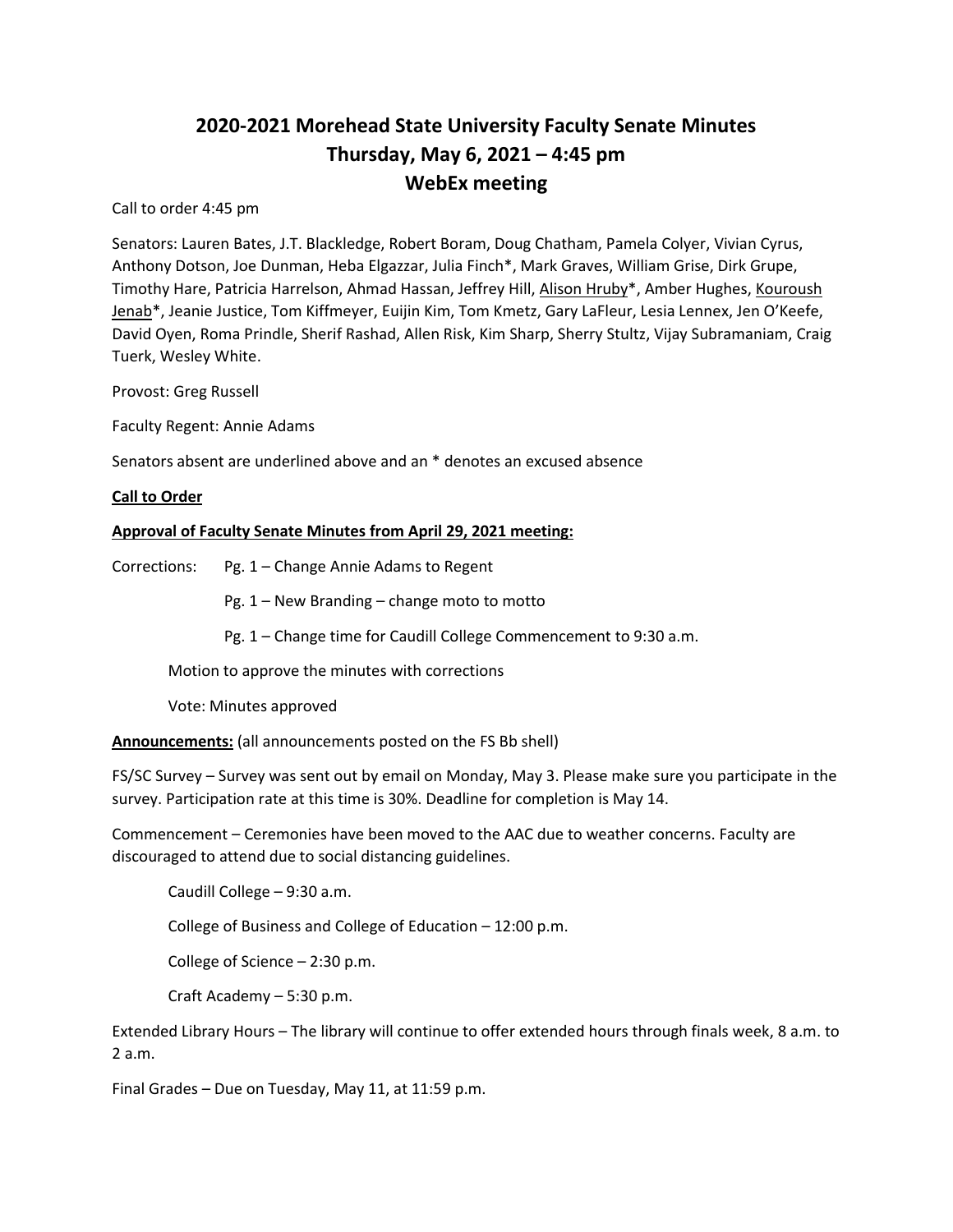Employee Appreciation Luncheon – Will be held on Tuesday, May 12. The time listed for Academic Affairs is 10:45 a.m. to 11:45 a.m., on the lawn of Allie Young.

Retention Outreach Campaign – 70% of MSU's revenue is from tuition. Michelle Barber has sent a request for faculty to assist in reaching out to students this summer and encouraging them to come back to MSU in the fall. Interested faculty can contact Ms. Barber [\(m.barber@moreheadstate.edu\)](mailto:m.barber@moreheadstate.edu) for more information.

FS Meetings – This is the last spring meeting for FS. Regular summer meetings have been scheduled for June 10 and July 15.

Administrative Feedback – No feedback has been received on Fractionalization or Research and Sponsored Programs resolutions.

**President Report** – President Morgan unable to attend. No report

**Provost Report** – Since this will be the last meeting that Provost Russell will attend with the full senate, he requested extended time to give updates.

Employee Appreciation Luncheon – Invitation to attend the luncheon on May 12. There is no requirement to attend if faculty/staff do not feel comfortable.

Commencement - Has been moved indoors to the AAC due to weather concerns. 6 foot social distancing has been followed. Graduates are allowed 2 guests. (Times listed in announcement section, page 1).

Instructional Mini-Grants – \$145,000 was allocated to the mini-grants. Around 50 grants (70 faculty) have been awarded. Awards were made using the recommendations of the Excellence in Teaching Committee and favor was given to tenure and tenure-track faculty applications. Notifications have been sent via email.

Accreditation – Provost Russell feels this has been a good year for accreditations. Any concern that was raised by SACSCOC should be addressed by the end of May. Engineering and Engineering Technology programs were reaffirmed. A new program, Bachelors of Science in Technology Management, was accredited for the first time. The most recent accreditation news was the Associate Degree in Nursing Program has received reaccreditation.

Summer Enrollment – Enrollments for summer are slightly down but overall stable.

Fall Enrollment – Enrollment is down for fall but this is a pattern that every university in Kentucky is seeing. This will become a more focused effort as summer approaches. Faculty will be receiving additional information on retention efforts.

Social Distancing Guidelines – It was recently announced by the Governor's office that social distancing has changed to 3 feet as opposed to 6 feet. The new guidelines will be implemented this summer for in person classes. Kim Oatman will work over the summer to analyze what the course caps could be in classrooms with 3 feet social distancing between each seat. The 3 feet social distancing will not eliminate classrooms in ADUC, Button and 3<sup>rd</sup> Street Eats, but it will greatly reduce the need for them. The course caps will not change now but courses could be moved back to academic buildings. Faculty are encouraged to stay in contact with their chairs and deans regarding changes. Masks are still required.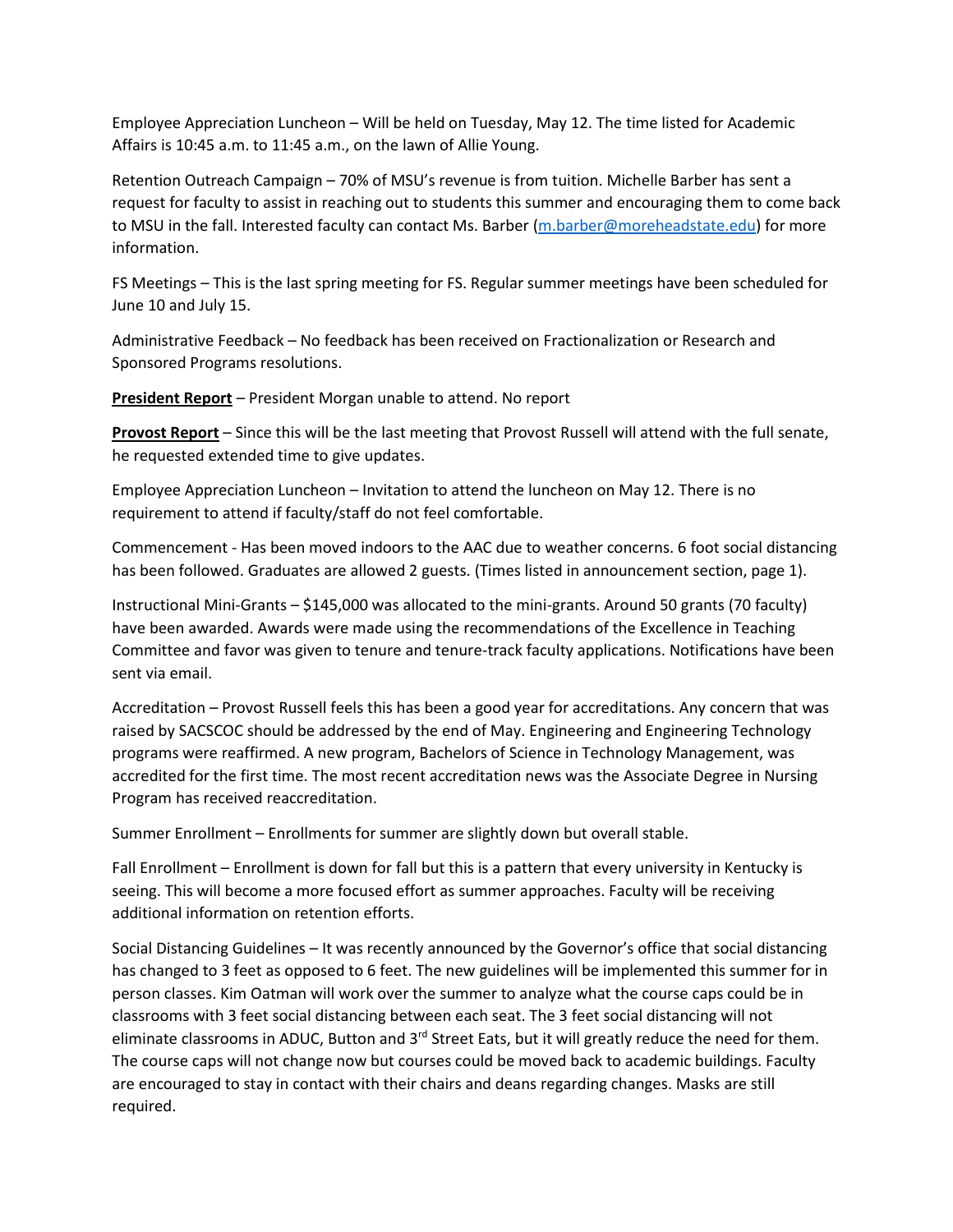Compensation – The EC of FS met with President Morgan and Provost Russell on Friday, April 30. Provost Russell said they continue to analyze the compression issue. They want to be very careful and consistent in what they are attempting to do. Phase 1 of the compensation adjustment was completed and helped to address compression. Phase 2 will address inversion. For this year, people were moved to the level that the inversion began as a first cut. The amount that could be increased was capped at \$5,000. This was evaluated by outside council to ensure that there is consistency. The plan is to move forward in coming years to further address.

Exception to the Tenure Track Portfolio Deadline – Has been passed by the BOR. One faculty member has already applied and been approved.

Faculty 180 Workgroup – Continue working and will provide to the provost a suggestion on a group to be looked at. They have made a strong start into the process and evaluation. This will allow for work early in the fall semester and get this to a recommendation that can be shared with FS and others to get their thoughts.

Thank You to Faculty – Provost Russell thanked the faculty for their flexibility and dedication to students and for a successful spring semester.

Comment – Senator Graves said he was disheartened by the comment the Provost made in regards to compression. What incentive is there for a person wanting to be promoted to full professor if they would be paid the same as an associate professor? Provost Russell said there is work to do within the rank but for this year the funds are just not available. Senator Lennex said there is a plan in place for rewarding faculty who do hard work to become full professors, it is called merit raises.

Question – Senator Lennex asked who is the outside council that looked at the calculations to make sure they were done in an equitable fashion? Provost Russell said it was Casey Coleman from Lexington, KY. Senator Lennex asked at what point did Ms. Coleman begin looking at the calculations. Provost Russell said it was within the last 2 weeks. Senator Lennex suggested that they find a faculty member to look at the compression plan because if Ms. Coleman has had time to look at the plan in the last 2 weeks, faculty have had plenty of time to give feedback on the plan as well.

Question – President Grupe asked if faculty could get feedback on why their mini-grants were not selected for funding.

Question – Regent T. Hare asked if there had been any discussion on policies related to COVID 19 vaccinations for students. Provost Russell said there had been discussions but no decisions made. This will continue to be discussed over the summer. Regent T. Hare said it would be a service to everyone in the state if the institutions would take a stand and require students to be vaccinated because the universities could really make a difference in reaching herd immunity. Provost Russell was in agreement and said the college age group would be difficult to manage.

## **Faculty Regent Report** – Regent Adams

The BOR work session scheduled for May has been cancelled. No report.

Regent Adams said Senator Prindle passed along an article in the Herald Leader about problems with shared governance at UK. The article relates to some of the problems MSU FS is facing. Senator Lennex requested President Grupe send the link for the article to FS.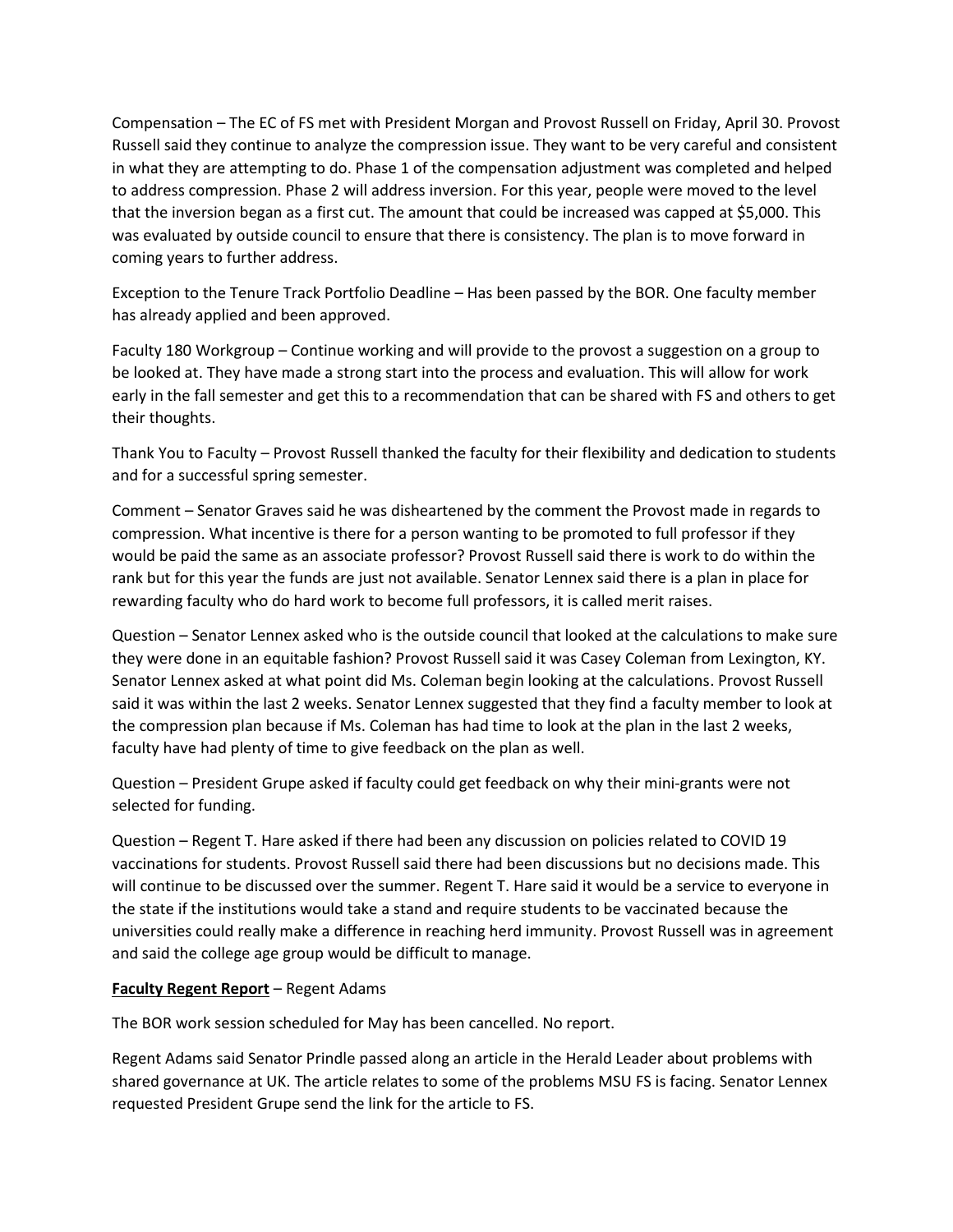#### **Staff Congress** – No report

**SGA** – No report

### **Committee Reports**

## **Executive Council** – FS President Grupe

FS EC discussed with President Morgan the evaluation of deans and the provost. The president and provost were reserved on this idea. President Grupe wants to set an example and recommended evaluating the FS President, the Faculty Regent and the FS EC. He would like to come up with a survey over the summer and the evaluation committee can bring this forward at the beginning of the fall semester. He feels this will set a good example and he would appreciate the feedback.

Confidentiality Agreement Resolution – The EC of FS discussed the confidentiality agreement with President Morgan. The president has said he will retract the agreement. During the Staff Congress meeting on Monday, Mary Fister Tucker said the document was being re-written to give more examples so people could see what the agreement was about. President Grupe said this would shut down communication on campus and is not being done with shared governance. President Grupe has not heard back from the president on retracting the agreement and has not received anything in writing. He presented a resolution that the agreement be withdrawn for a first reading and commendation for the administration who did not sign the document.

Motion - Regent T. Hare made a motion to waive the requirement of first reading and go directly to second reading of the Confidentiality Resolution Agreement.

Motion approved

President Grupe asked if there were any additions or discussions for the resolution? No additions or discussion recommended.

Motion – Senator Lennex made a motion to accept the resolution

Motion approved.

Senator Chatham said the commendation was neither a change to senate rules or recommendation to change to university policy and there would be no need for a second reading on the commendation.

Motion – Senator Lennex made a motion to accept the commendation for administrators who did not sign the confidentiality agreement.

Motion approved

## **Academic Issues** – Senator Dotson

Feedback was received from Regent Adams on the UAR for Academic Dishonesty. No other feedback has been received.

**Evaluations** – Senator Jenab unable to attend. No report.

**Governance** – Senator Finch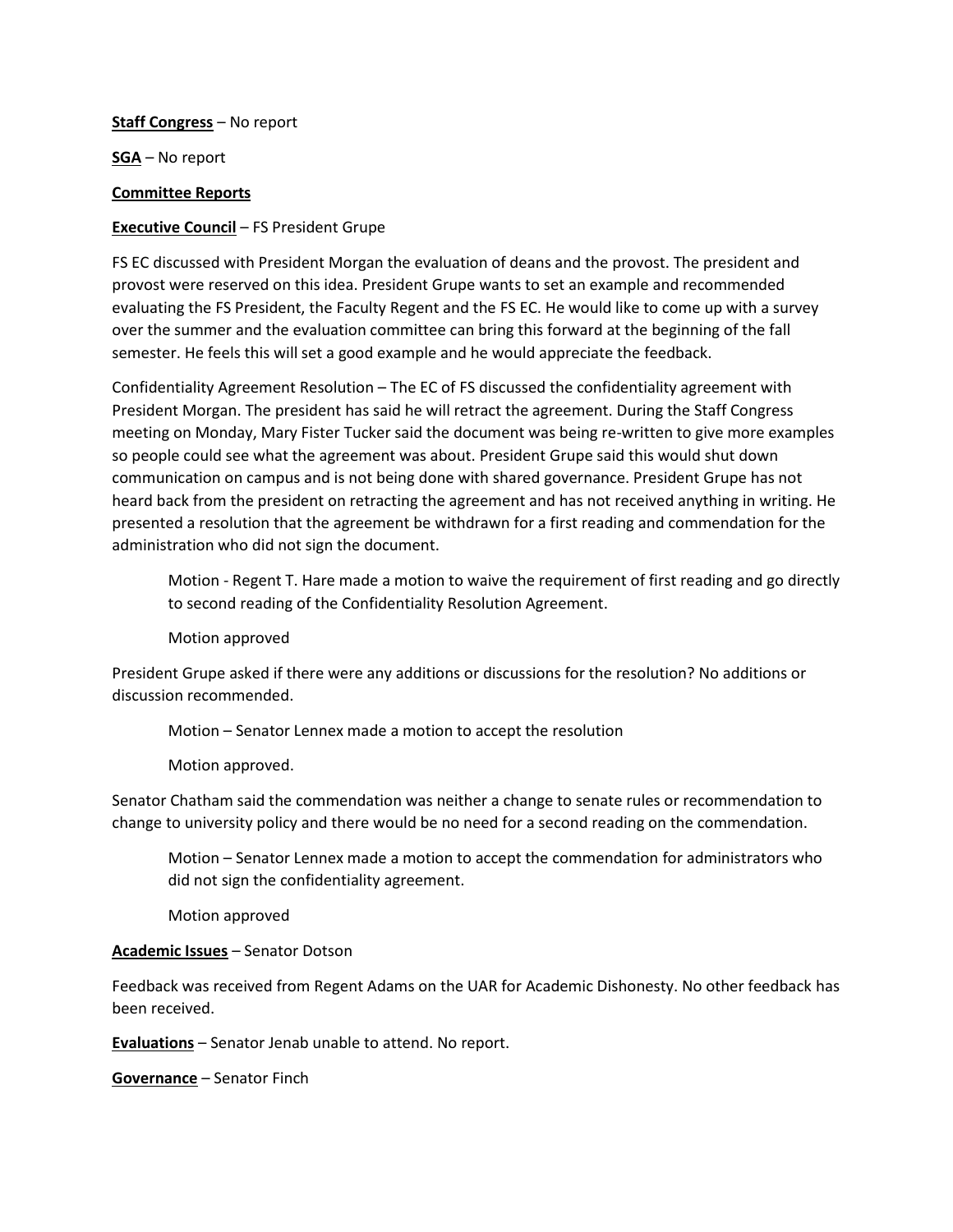Senator Finch asked if FS needed to vote on PAc 17 before she presents the changes to the committees that are affected by the sabbatical change. Senator Lennex said anything done in regards to a committee change needs approval from the provost first. Once the change is approved by the provost it goes into effect.

Senator Finch shared the slate for committee population. There will be an election for Faculty Rights and Responsibilities. Nominees were presented and once the names approved are received the committee hopes to get the election going by the end of the week. Lauren Mirus and Amy Staten will be reappointed for IACUC. Manuel Probst and David Gross (community representative) will be reappointed for the IRB. President Morgan approves these committee members. President Morgan will choose an at large faculty for the Student Media Board.

Motion - Approve the slate.

Motion approved

Excellence in Teaching Committee Description – Revision is to remove the evaluation of sabbatical and educational leave of absence requests from the Excellence in Teaching committee description.

Research and Creative Productions Committee Description – Revision is to add the evaluation of sabbatical and educational leave of absence requests to committee description.

Motion - Accept the above two proposals on committee description.

Motion approved

FYS Committee – There was discussion regarding the addendum where it describes that the Governance chair and the faculty co-chair of the General Education Council would work together to populate the committee. This was approved and the committee is waiting to hear from Provost Russell. Hopefully this can be discussed further and moved through before the new provost begins work.

**Faculty Welfare and Concerns** – President-Elect Harrelson

FS had the first reading of PAc17, PAc 31 and PAc 35 last week.

No friendly amendments were received on PAc 17 (Sabbatical).

Motion - Accept PAc 17 as written

Motion approved.

PAc 31 – Status of Librarians. The only friendly amendment received was to pull off the back half of the UAR where they are edited and updated and leave it as UAR 116. Senator White said he had some comments from a constituent (see below).

- 1. The individual feels that the rolls of librarians and faculty are different;
- 2. The individual wonders if classified as faculty, would librarians have to be reviewed and approved by faculty;
- 3. If classified as faculty, should librarians have the equivalent of faculty tenure review;
- 4. Should librarians be gathered under an existing college and follow faculty PAcs;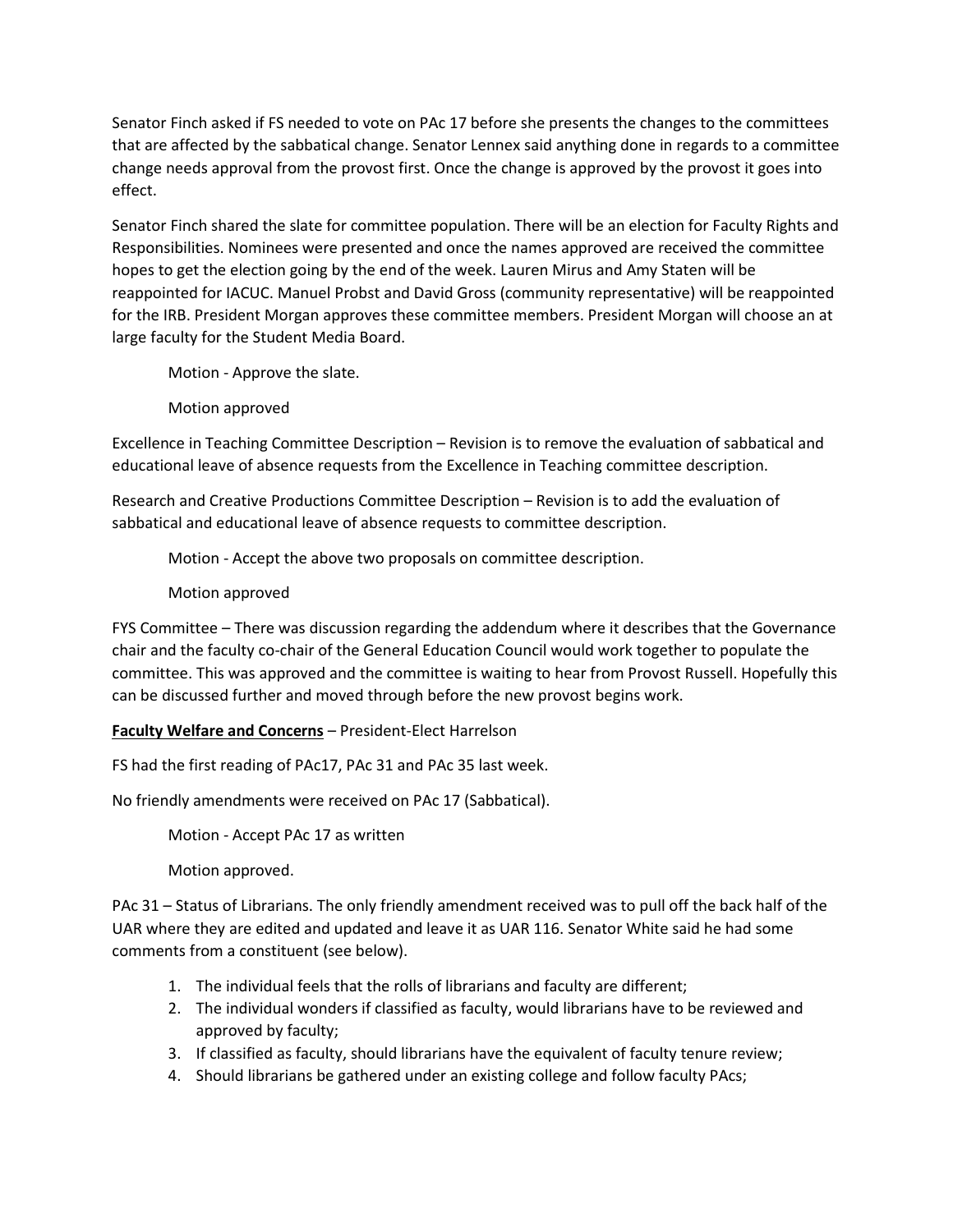- 5. What are the salary implications, especially of the new classification that parallels the classification of faculty;
- 6. The individual said the AAUP has some very good material on this subject;
- 7. The individual feels that the history FS heard about earlier may have had some inaccuracies;
- 8. The individual feels that this motion should be tabled so more information can be collected and items can be fact checked.

Senator T. Hare pointed out that there is nothing about the role of librarians that is being changed, only clarification. This PAc just reinforces and clarifies what already exists.

Motion - Accept PAc 31 as written.

Motion approved

PAc 35 – Several friendly amendments were received. President-Elect Harrelson put the friendly amendments in a word document and presented to FS for clarity. The most recent and updated PAc 35 was presented to FS.

Motion - Accept PAc 35 as written.

Motion approved

President-Elect Harrelson thanked her committee for the work they put in on these policies.

**GEC** – Senator Graves

The committee did not meet. 4 of the verifications where more information was needed have been received.

**New Business** – No new business.

**Old Business** – Continued discussion on Early Tenure and Promotion.

President Grupe said it may be necessary to disentangle early tenure and early promotion because it may be two different things. You want to give people a chance to develop for tenure in becoming a good teacher which you do over the course of five years. Some bigger universities focus on research which is not teaching heavy. This brings in money for the university and if you do this the university no longer focuses on your teaching and gives you early tenure.

President Grupe feels early promotion would give people encouragement to go up for full professor early because they have established that they can teach, that they have scholarly activity and are busy in service.

President Grupe asked if the Evaluation or Academic Issues committees should look into this further in the fall semester.

Senator T. Hare –He questioned how to attract and keep better faculty at MSU. The idea of accelerated tenure and promotion is a component of this. He feels expanding this discussion would benefit MSU. President Grupe said this would start with simple steps such as help with moving expenses. Another concern is how much faculty are given as a start-up package at MSU.